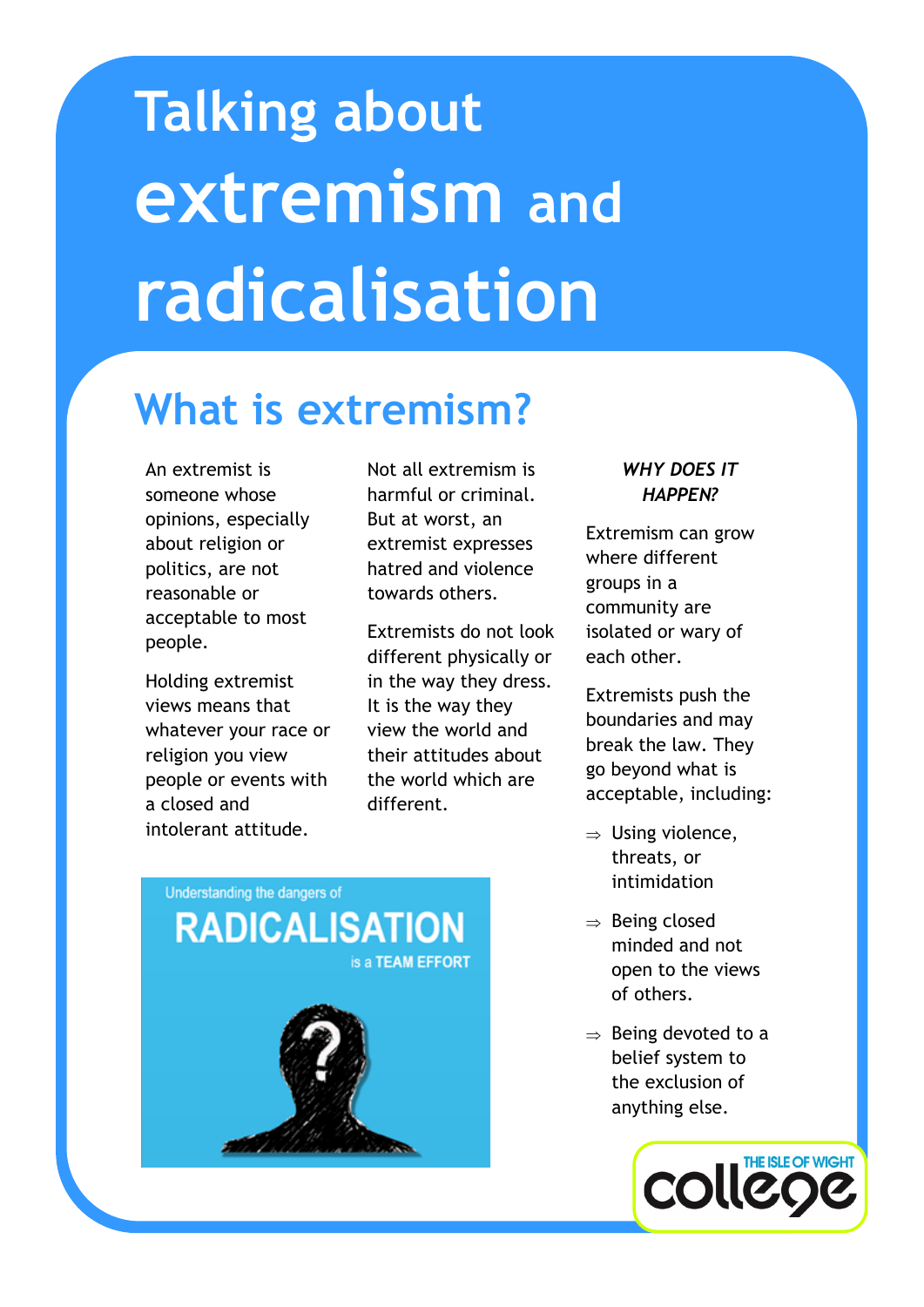# **What is radicalisation?**

**Radicalisation** is when someone is persuaded to support terrorism or extremism.

People might become radicalised as a result of their political views, or their or religion, or their belief that a certain way of life is right.

Often someone is radicalised because they are vulnerable.

They might have experienced:

- $\Rightarrow$  Peer pressure, bullying or abuse
- $\Rightarrow$  Traumatic events
- $\Rightarrow$  Poverty or disadvantage
- $\Rightarrow$  Substance misuse
- $\Rightarrow$  Conflict with their family or other social group (faith group, peer group)
- $\Rightarrow$  Crime, hate crime, conflict or war in their community.

## **REMEMBER**

We all need something to believe in. It's when those beliefs become extreme that you might need to speak to someone.



## **Can you spot a terrorist?**

Extremism can take many forms: the farright; racist groups; groups with strong pro – or anti-religious beliefs; people who discriminate against LGBTIQ; people with lifestyles and beliefs that are outside 'the norm'; even animal rights activists.

**But there is no typical age, gender, religion, ethnicity or background that makes someone into a terrorist.** 

They are often a vulnerable person who has been targeted by an extremist group. These groups give that person a sense of belonging, a feeling of status, and sometimes a promise of reward.

Signs of radicalisation can be:

- $\Rightarrow$  Mood swings, anger, arrogance.
- $\Rightarrow$  Expressing new extreme views.
- $\Rightarrow$  Changes in appearance.
- $\Rightarrow$  A new group of friends.
- $\Rightarrow$  Spending excessive time on the internet.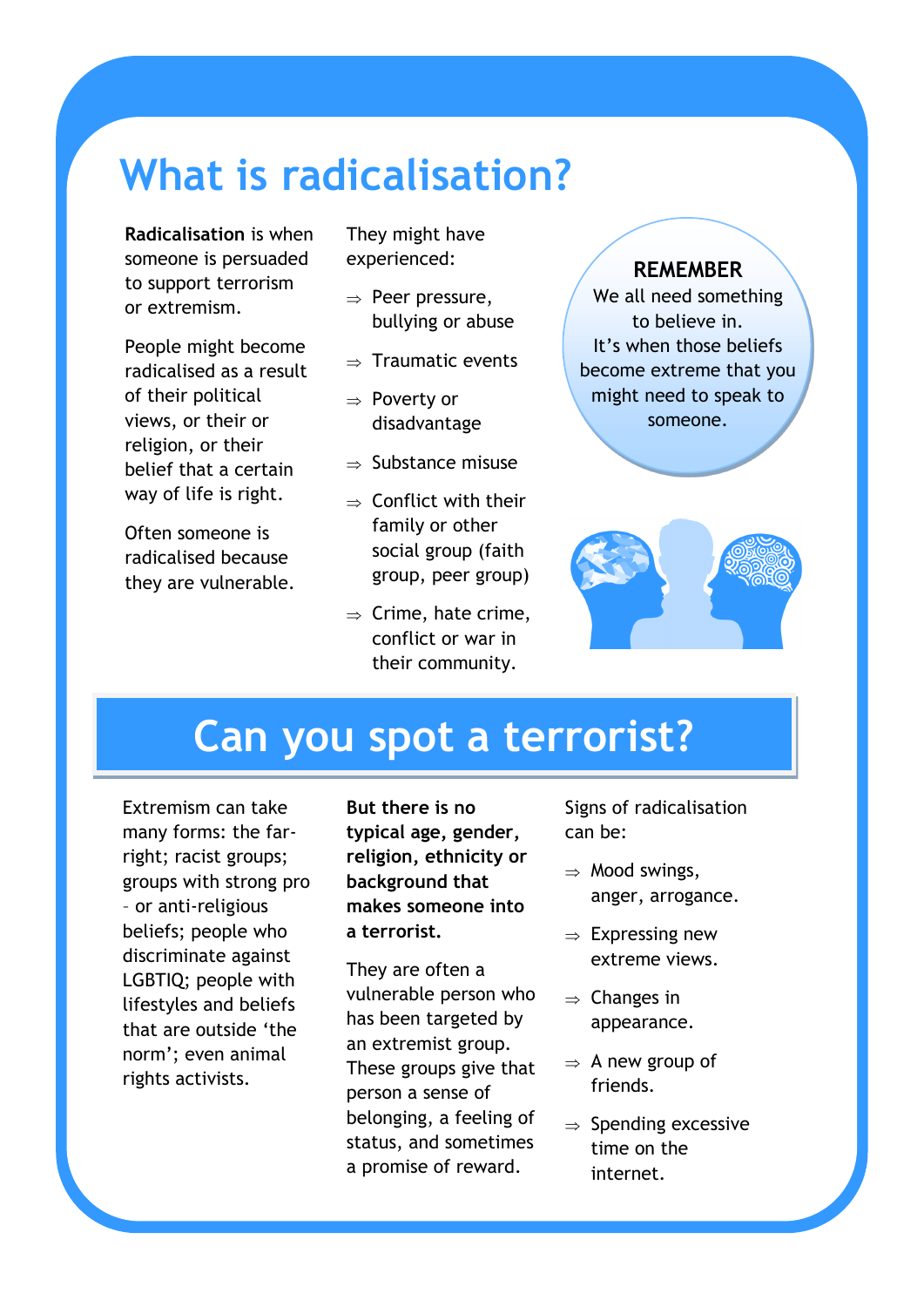# **What is Prevent?**

Prevent is a government strategy which aims to stop people from becoming involved with extremism, from supporting terrorist activities, and from becoming terrorists themselves. It's about preventing them from committing a crime.

Prevent guidelines help organisations like the college spot the

signs of and deal with radicalisation.

The college has a duty to keep you safe. We are here to support and protect people who are vulnerable to radicalisation. We work with students, staff and local communities to address issues before they become a criminal matter.



## **TERRORISM**

**Terrorism** is the unlawful use of violence or the threat of violence to support a belief or ideology. Although **extremely rare** in the UK, terrorism is still a threat.

# BRITISH VALUES

Any person or group who is strongly opposed to core British Values could be considered an extremist.